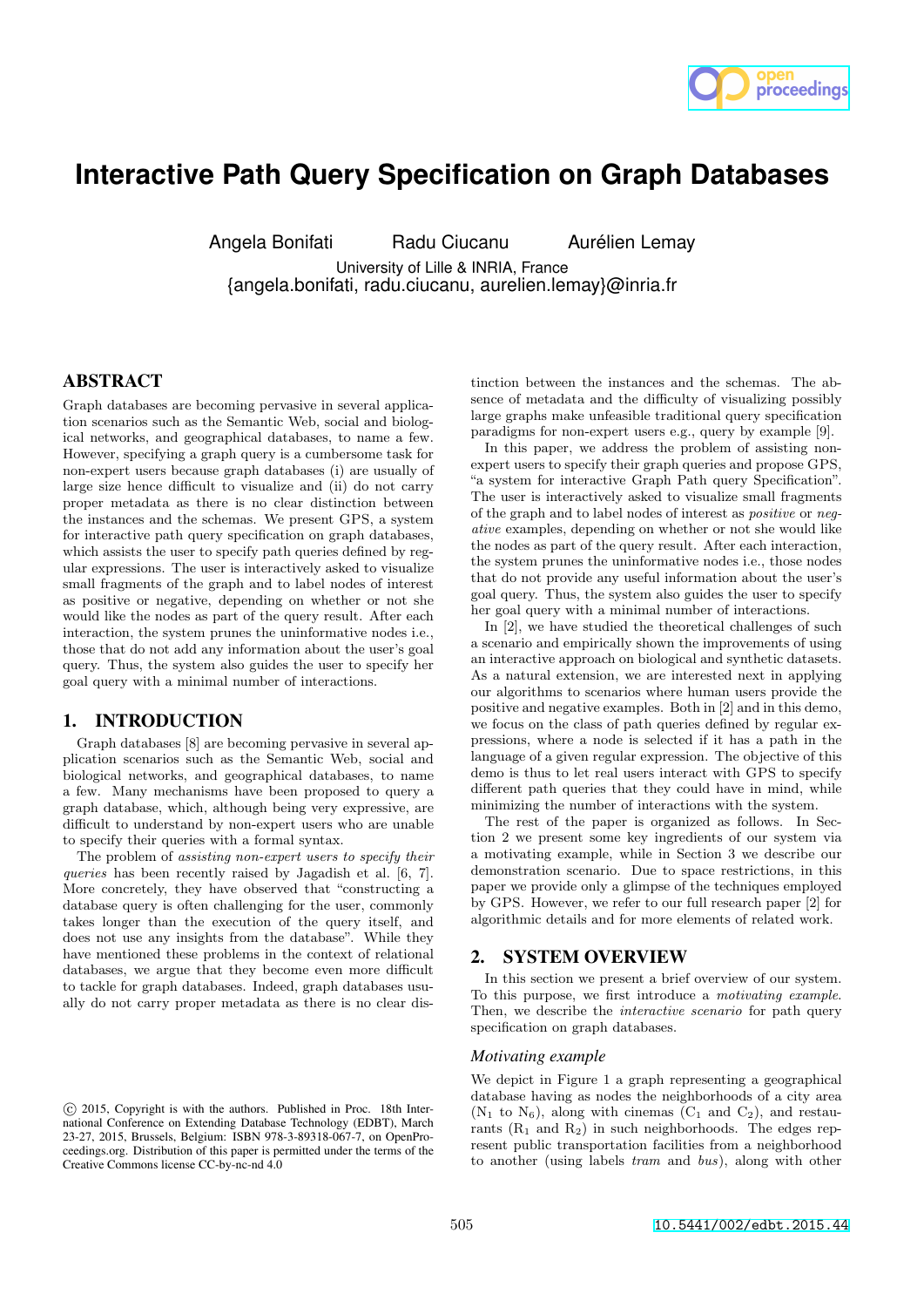

Figure 1: A geographical graph database.

kind of facilities (using labels cinema and restaurant). For instance, the graph indicates that one can travel by bus between the neighborhoods  $N_2$  and  $N_3$ , that in the neighborhood  $N_4$  there is a cinema  $C_1$ , and so on. Next, imagine that a user wants to know from which neighborhoods in the city she can reach cinemas via public transportation. These neighborhoods can be retrieved using a path query defined by the following regular expression:

$$
q = (tram + bus)^* \cdot cinema
$$

The query q selects the nodes  $N_1$ ,  $N_2$ ,  $N_4$ , and  $N_6$  as they are entailed by the following paths in the graph:

<sup>N</sup><sup>1</sup> tram ÝÝÑ <sup>N</sup><sup>4</sup> cinema ÝÝÝÝÑ <sup>C</sup>1, <sup>N</sup><sup>2</sup> bus ÝÑ <sup>N</sup><sup>1</sup> tram ÝÝÑ <sup>N</sup><sup>4</sup> cinema ÝÝÝÝÑ <sup>C</sup>1, <sup>N</sup><sup>4</sup> cinema ÝÝÝÝÑ <sup>C</sup>1, <sup>N</sup><sup>6</sup> cinema ÝÝÝÝÑ <sup>C</sup>2.

We assume that the user is not familiar with any formal syntax of query languages, while she still wants to specify the above query on the graph database in Figure 1 by providing examples of the query result. In particular, she would positively or negatively label some graph nodes according to whether or not they would be selected by the targeted query. For instance, the user could label the nodes  $N_2$  and  $N<sub>6</sub>$  as positive examples, and the node  $N<sub>5</sub>$  as a negative example, thus willing to have all nodes but the last as part of the query result. Indeed, there is no path starting in  $N_5$  through which the user can reach a cinema, while there are paths for the first two nodes. We also observe that the query  $q$  above is *consistent* with the user's examples because  $q$  selects all positive examples and none of the negative ones.

To construct a query that is consistent with the examples provided by the user, we have proposed in [2] a learning algorithm that essentially consists of the following two steps: (i) for each positive example, find a path that is not covered by any negative, and (ii) construct an automaton recognizing precisely the paths found at the previous step and generalize it by state merges while no negative example is covered. By continuing on our running example, take the graph database from Figure 1, the positive examples  $N_2$  and  $N_6$ , and the negative example  $N_5$ . Assuming that at step (i) we have found the paths bus tram cinema and cinema for  $N_2$  and  $N<sub>6</sub>$ , respectively, by generalizing the disjunction of these two paths we are able to construct the aforementioned query  $q$ , which corresponds to the user's goal query. In the next



Figure 2: Interactive scenario.

section, while describing the interactive scenario, we explain in more details how our system is able to find path queries via simple user interactions.

#### *Interactive scenario*

Even though our demonstration scenario consists of several types of interactions with the user (cf. Section 3), in this section we concentrate exclusively on the core of GPS, the interactive scenario for path query specification. This scenario is inspired by the well-known framework of learning with membership queries [1]. Recently, we have formalized it as a general paradigm for learning queries on big data [3] and also employed it for learning join queries on relational databases [4, 5]. In Figure 2, we depict the current instantiation for path queries on graphs and we detail next its different steps.

 $(1)$   $(2)$  We consider as input a graph database G. Initially, we assume an empty set of examples that we enrich via simple interactions with the user. The interactions continue until a halt condition is satisfied. A natural condition is to stop the interactions when there is exactly one consistent query with the current set of examples. However, we also allow weaker conditions e.g., the user may stop the process earlier if she is satisfied by some candidate query proposed at some intermediary stage during the interactions.

 $(3)$  We propose nodes of the graph to the user according to a *strategy*  $\Upsilon$  i.e., a function that takes as input a graph G and a set of examples S, and returns a node from G. Since our goal is to minimize the amount of effort needed to learn the user's goal query, a smart strategy should avoid proposing to the user those nodes that do not bring any information to the learning process. Intuitively, a node is uninformative if all its paths are covered by negative nodes. A good practical strategy should have two essential properties: (i) be time-efficient i.e., the user does not have to wait too much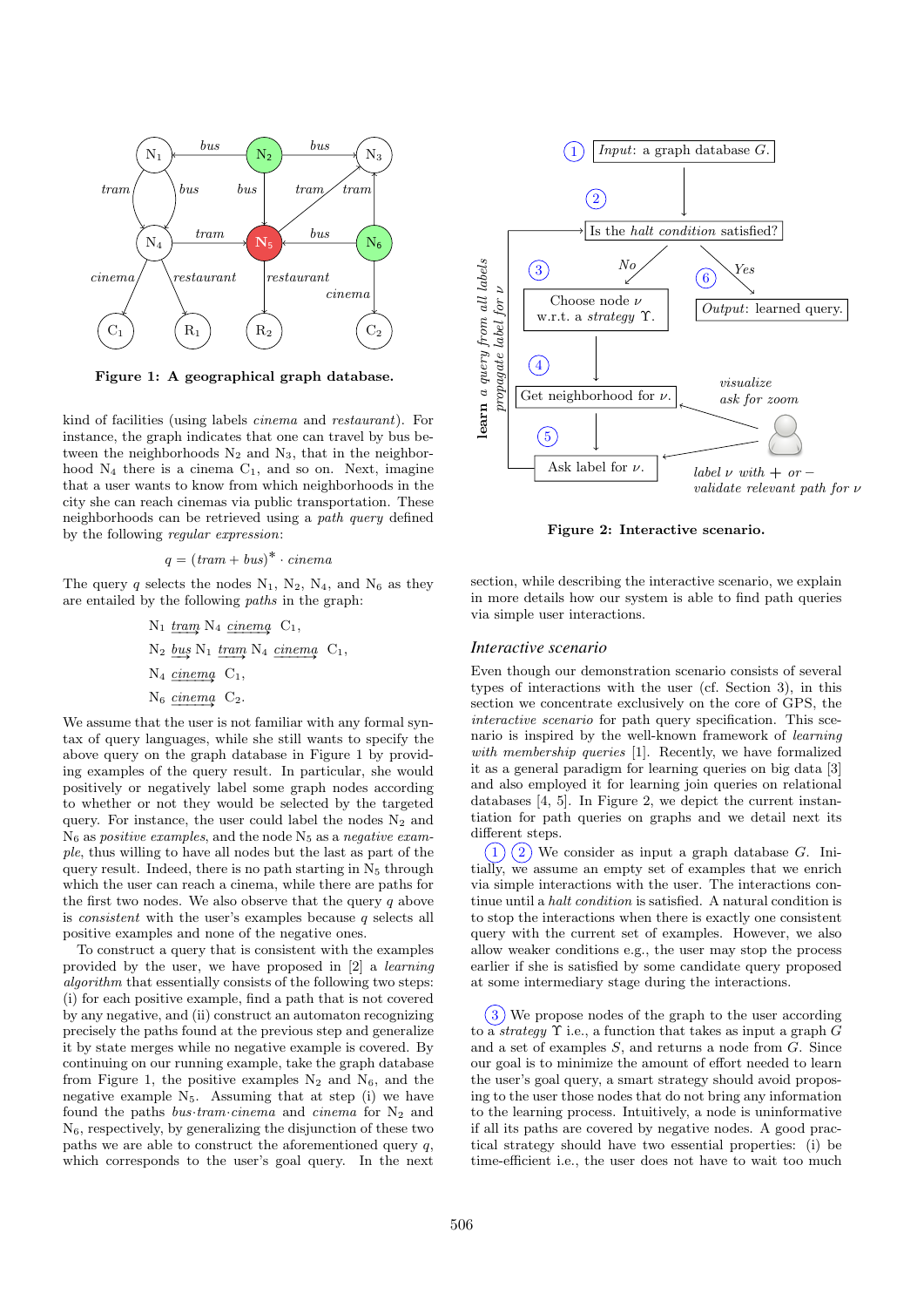

Figure 3: Interactions with the user for node labeling and path validation. (a) Proposing node  $N_2$  to the user and showing the neighborhood of nodes at distance at most 2. (b) Proposing node  $N_2$  to the user and showing the neighborhood of nodes at distance at most 3. (c) Proposing a path of node  $N_2$  for user validation and showing all paths of  $N_2$  of length at most 3.

between two consecutive interactions, and (ii) attempt to minimize the number of user interactions by asking the user to only label the most informative nodes. In [2], we have developed such strategies, which intuitively seek the nodes having an important number of paths that are shorter than a fixed bound and not covered by any negative node.

 $(4)(5)(6)$  A node by itself does not carry enough information to allow the user understand whether it is part of the query result or not. Therefore, we have to enhance the information of a node by zooming out on its neighborhood before actually showing it to the user. This step has the goal of producing a small, easy to visualize fragment of the initial graph, which possibly contains the nodes that the user would label as positive or negative.

In our system, we initially compute the neighborhood of a node  $\nu$  as the graph consisting of all nodes and edges at distance at most 2 from  $\nu$ . For instance, given the graph database from Figure 1, let us assume that we want to ask the user to label the node  $N_2$ . Thus, the user is first presented with the graph in Figure  $3(a)$ . Notice that we have depicted by ". . ." the parts of the graph that are reachable from the current node  $N_2$ , but are not shown because they are not in the current neighborhood. The user can label the proposed node as a positive or negative example (i.e., answer "Yes/No") or she may ask for zooming out the neighborhood to be able to decide whether or not the node is of interest for her. For instance, if the user decides to zoom out the neighborhood of  $N_2$ , we show her the graph from Figure 3(b), where we highlight (by drawing in blue) the nodes and edges that have been added w.r.t. the previously presented graph fragment. On our example, the user is able now to see that she can reach a cinema from  $N_2$  and thus to label this proposed node as a positive example.

Next, if the user has labeled a given node as a positive example, we want to find out which of the paths of that node is of interest for her. For this purpose, the system builds all paths of the current node that are not yet covered by negative examples and of length at most the size of the last neighborhood. We present these paths to the user as a prefix tree and we highlight the path that the system believes is the path of interest for her. The user can thus validate this path or correct it further by choosing a different path. In Figure 3(b) of our running example, we have shown the neighborhood of size 3 of the node  $N_2$ , which is the node that the user has labeled as a positive example. Consequently, the system shows to the user the paths of  $N_2$ of length at most 3 in the prefix tree of Figure  $3(c)$ . The system highlights the path *bus bus cinema* as a candidate path of interest for the user because (i) it has length equal to 3 and (ii) the system inferred that a path of this length better fits the user's will as the latter zoomed out the neighborhood of length 2 in Figure 3(a).

After path validation by the user, the system seamlessly propagates to the rest of the graph the labels provided by the user at this stage, while at the same time pruning the nodes that become uninformative. Our learning algorithm outputs in polynomial time either a query  $q$  consistent with all labels provided by the user, or instead the next node to label if such a query cannot be constructed efficiently. We have shown in [2] that constructing in polynomial time a query consistent with the examples is not always possible, but, after a certain number of examples (this number being polynomial in the size of the query), the learning algorithm is guaranteed to return in polynomial time a query equivalent to the user's goal query.

When the halt condition is satisfied, we return the latest output of the learning algorithm to the user. In particular, the halt condition may take into account an intermediary